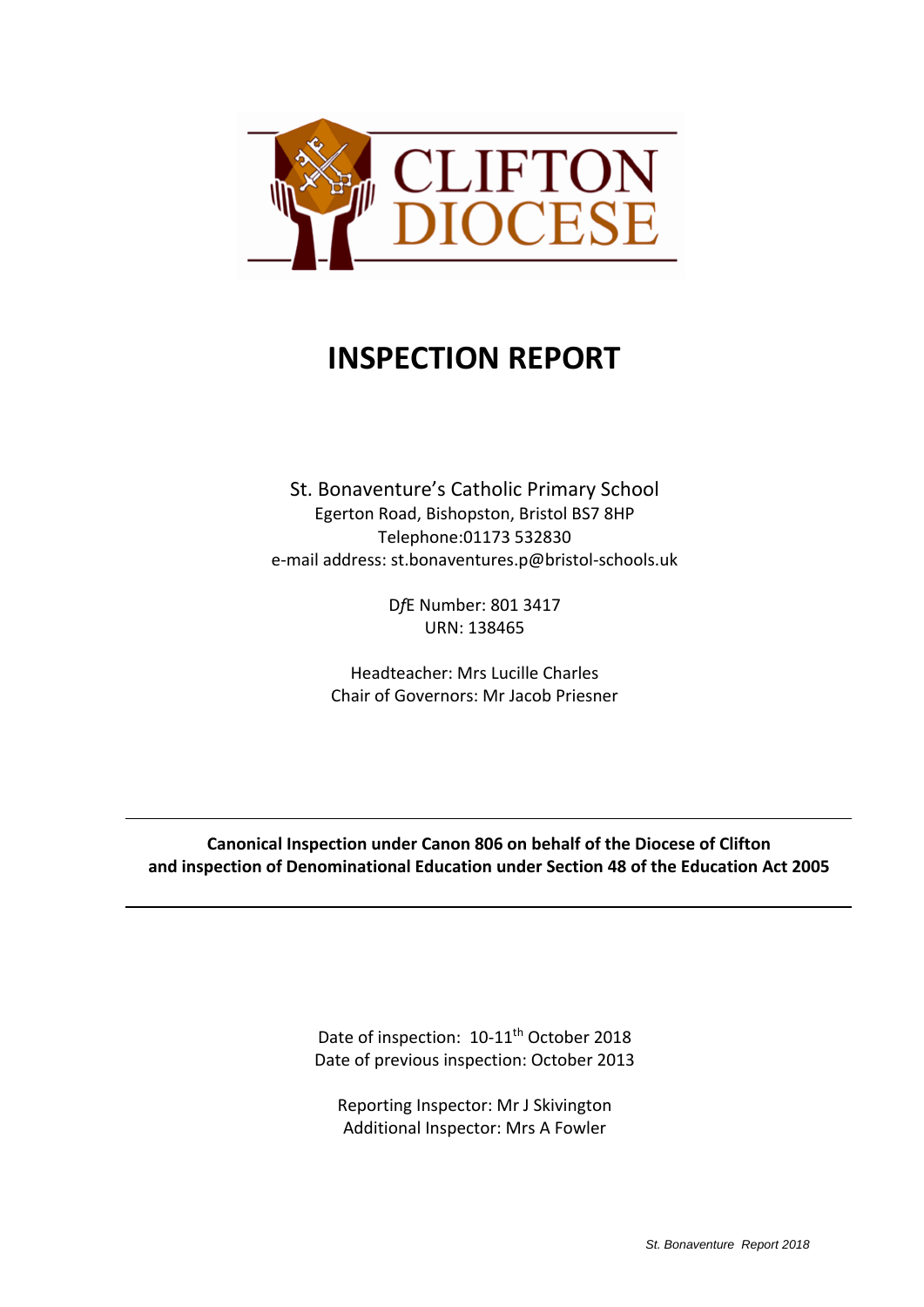### **Description of school**

St Bonaventure's is a larger than average size Catholic primary school with 402 pupils on roll, of whom 71% are baptised Catholics. The school serves the parishes of St. Bonaventure's, Bishopston, and Sacred Heart, Westbury on Trym. Pupils with English as an Additional language (EAL) make up 30% of each cohort. The number of children from minority ethnic groups is below average. The proportion of pupils with Special Educational Needs and Disabilities (SEND) / Education Health and Care Plans (EHCP) is 4%, and 7% of children receive the pupil premium.

### **Overall effectiveness of this Catholic school (summary statement)**

**Grade 1** 

#### **This is an outstanding school because:**

- The outcomes, the provision, and the leadership and management of Catholic life are overall outstanding. The pupils' care and respect for each other make an excellent contribution to the ethos of the school, particularly in the positive role modelling of the older pupils for the younger children.
- The outcomes, the provision and the leadership and management for religious education (RE) are outstanding. The quality of teaching is consistently good with some outstanding practice and is closely linked to pupils' achievement and progress. The leadership and management of RE in monitoring and planning for improvement is very effective.
- The provision for the prayer life of the school and the pupils' wholehearted response are outstanding as is the effectiveness of the leadership and management in monitoring and evaluating the quality of its prayer life.

#### **The capacity of the school community to improve and develop is good.**

 The school has successfully maintained its high standards since the previous inspection. The areas for development highlighted in that inspection – greater pupil ownership and involvement in collective worship and Catholic life, and better use of assessment to inform teaching – have both been successfully addressed. The former continues to be an ongoing priority led by the chaplaincy group, and the quality and impact of assessment has seen a dramatic improvement. There is a stable senior leadership team, and a teaching staff who are highly committed to the mission of the school. Staff morale is high. All the Parental responses received by the inspector show approval, appreciation, and support for the school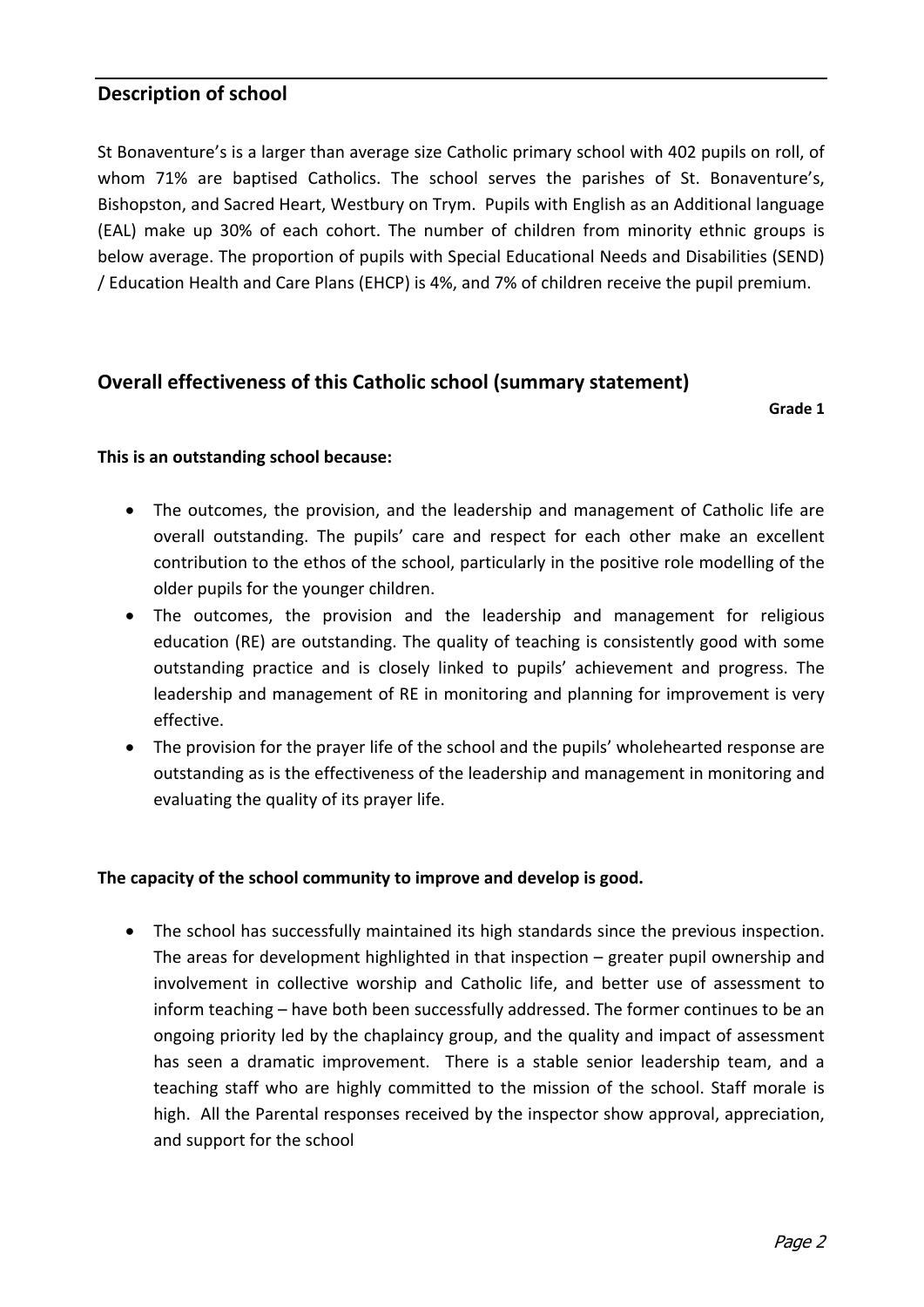### **What the school should do to improve further**

- To increase and develop the impact of chaplaincy across the school, enabling almost all pupils, in a planned and systematic way, to lead and contribute to the Catholic Life of the school.
- To build on the already excellent start the school has made in developing the RE curriculum in the light of the new outcomes.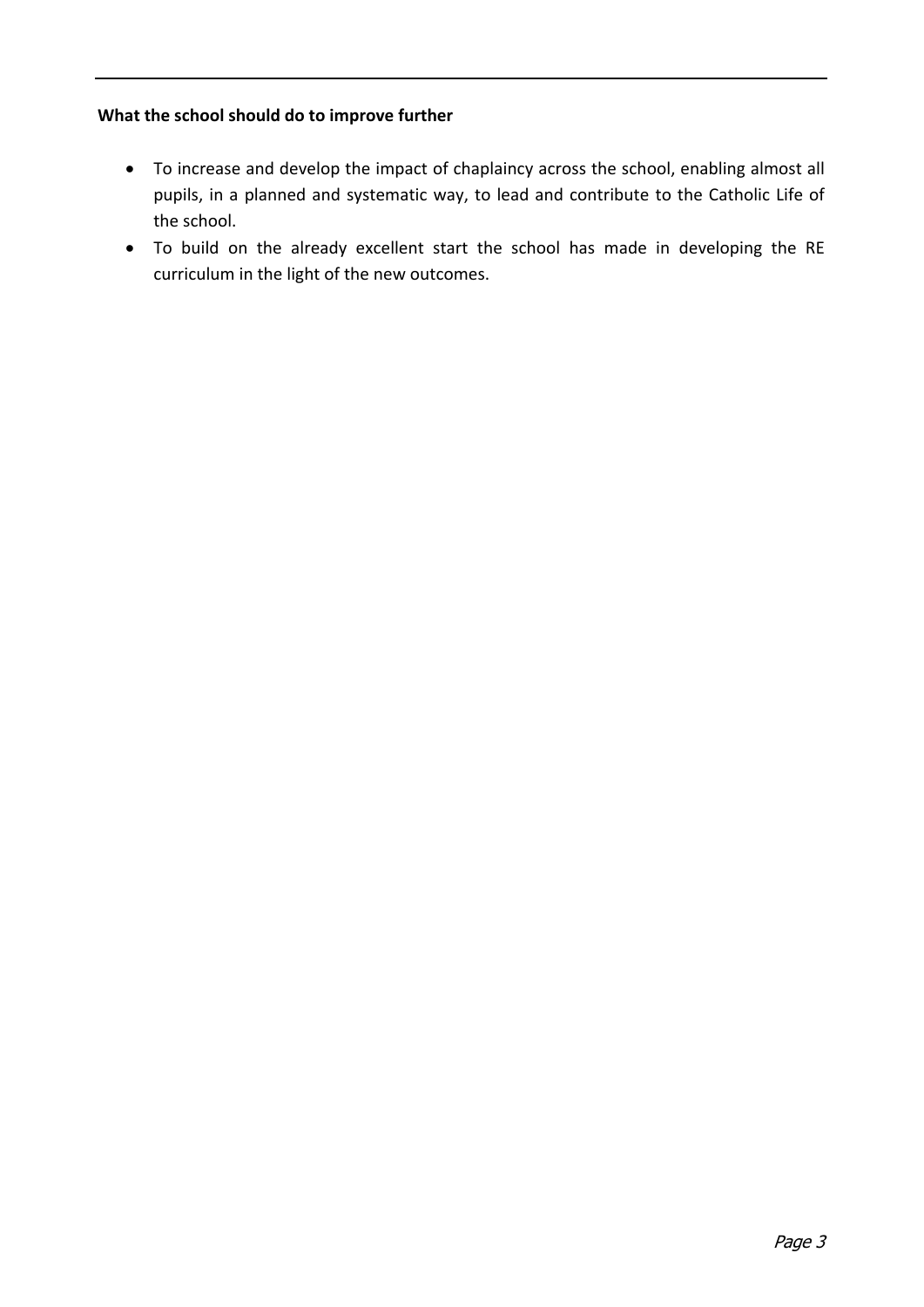# **a) The extent to which pupils contribute to and benefit from the Catholic Life of the school**

- Pupils appreciate, value, and participate in the Catholic life of the school, as expressed in the school's mission statement: 'Striving to be the best we can, guided by the Light of Christ'. They are able to articulate what is special about being in a Catholic school, and how the values the school promotes translate into their behaviour and care for one another. They also link these values back to scripture. They are able to express their opinions on the Catholic life through Pupil Voice and the chaplaincy. The school is seeking to provide even more systematic and planned opportunities for them to be more effectively involved in evaluating Catholic life.
- The pupils' excellent behaviour, conduct and attitudes around the school reflect its Catholic character, and this makes a significant contribution to the whole ethos of the school. Their care for one another, particularly the older pupils for the younger children, is an embedded behaviour and reflects the values inculcated by the school. They value and respect one another, and all feel included in every area of school life.
- They take on positions of responsibility and leadership of Catholic life, and in the local community, through, for example, the chaplaincy team, the school council, prefects, 'buddies', and the Eco team. They live out the mission through their outreach to others in the local community and beyond, through charity work such as CAFOD, the Shoebox Appeal, Children in Need, Borderlands, the Salvation Army, Bristol Homeless, and Crisis Centre ministries. A good number of parents, parishioners and local people support the events organised by the pupils. The links with the parishes are strong and pupils are involved in parish activities
- The chaplaincy team meets regularly, and increasingly takes the lead in the daily prayer life of the school, both in class liturgies and assemblies. It is a learning situation for them as they grow in confidence to take charge of, for example, their own meeting and planning records, and evaluation reviews of their planning and presentations, in order to improve the impact on their listeners. The leadership role now needs to be extended to include other pupils.
- Pupils are happy, well‐rounded individuals and well prepared for the next stage of their physical, emotional, and spiritual development. They understand what vocation entails as a steward and a disciple and how this builds the school into a cohesive family and force for good. The pupils were involved in re-visiting the Mission statement through identifying values such as Empathy, Kindness, Integrity, and Love.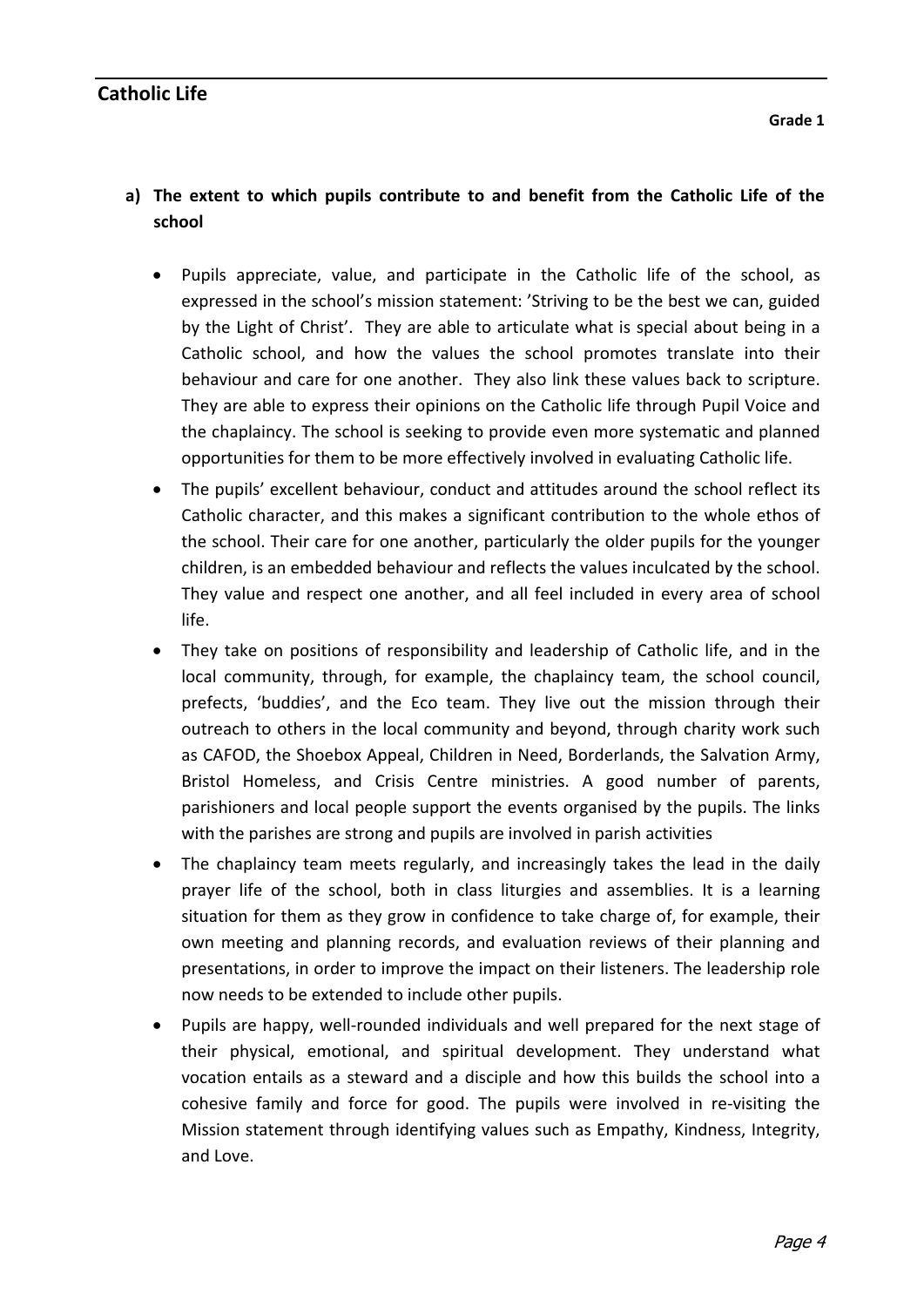### **b) The quality of provision for the Catholic Life of the school**

- The excellent provision for the Catholic life of the school ensures the school's mission and Catholic ethos are at the centre of all the school does, and this is very evident not only in the environment and the colourful displays in the classrooms, but more widely shared through the parish and on the school's website. God is very evidently at the centre of school life, as witnessed at the daily prayer on the playground at the start of every day where the children are joined by parents and the whole staff.
- St. Bonaventure's is a welcoming and inclusive community where all are valued and invited to participate. As a result, all have a strong sense of belonging to a community that celebrates difference and diversity. This also comes through the pupils multi faith work.
- The Pastoral programme is a real strength of the school, with well planned links between PSHE, Relationships and Sex Education (RSE) and the Catholic values the school promotes. The Jigsaw Programme has been adapted very successfully to link in with and reflect Catholic values. Very effective pastoral support and care is given to all, especially the vulnerable pupils, and this supports and enables them to thrive.
- The school uses the Relationship and Sex Education programme 'Journey in Love' but this has been adapted to reflect the needs of the school community. This topic is delivered in a sensitive way with pupils being encouraged to reflect on the issues.
- Work within RE is supported by the school's links with the local Catholic partnership.
- The prayer life has been significantly enriched through the Wednesday Word assembly and the increasingly popular Prayer Bags which the children can take home and which encourage the whole family to pray together.

# **c) How well leaders and governors promote, monitor and evaluate the provision for the Catholic Life of the school**

- Leaders and governors are strongly committed to promoting the Catholic ethos of the school as their first priority. They are closely involved in the school. They have successfully ensured that the effectiveness of the school's mission is a real expression of the wider mission of the Church, and for example, have created an attractive brochure with the school's values prominently laid out. They offer excellent models of good practice as leaders of Catholic life, ensuring all parents and children are fully included in the school's life.
- Governors keep themselves up to date with appropriate diocesan training, such as the Foundation Governors courses, and they are aware of the Pastoral Vision for the Diocese - A Future full of Hope. They explored how the Bishop's vision for the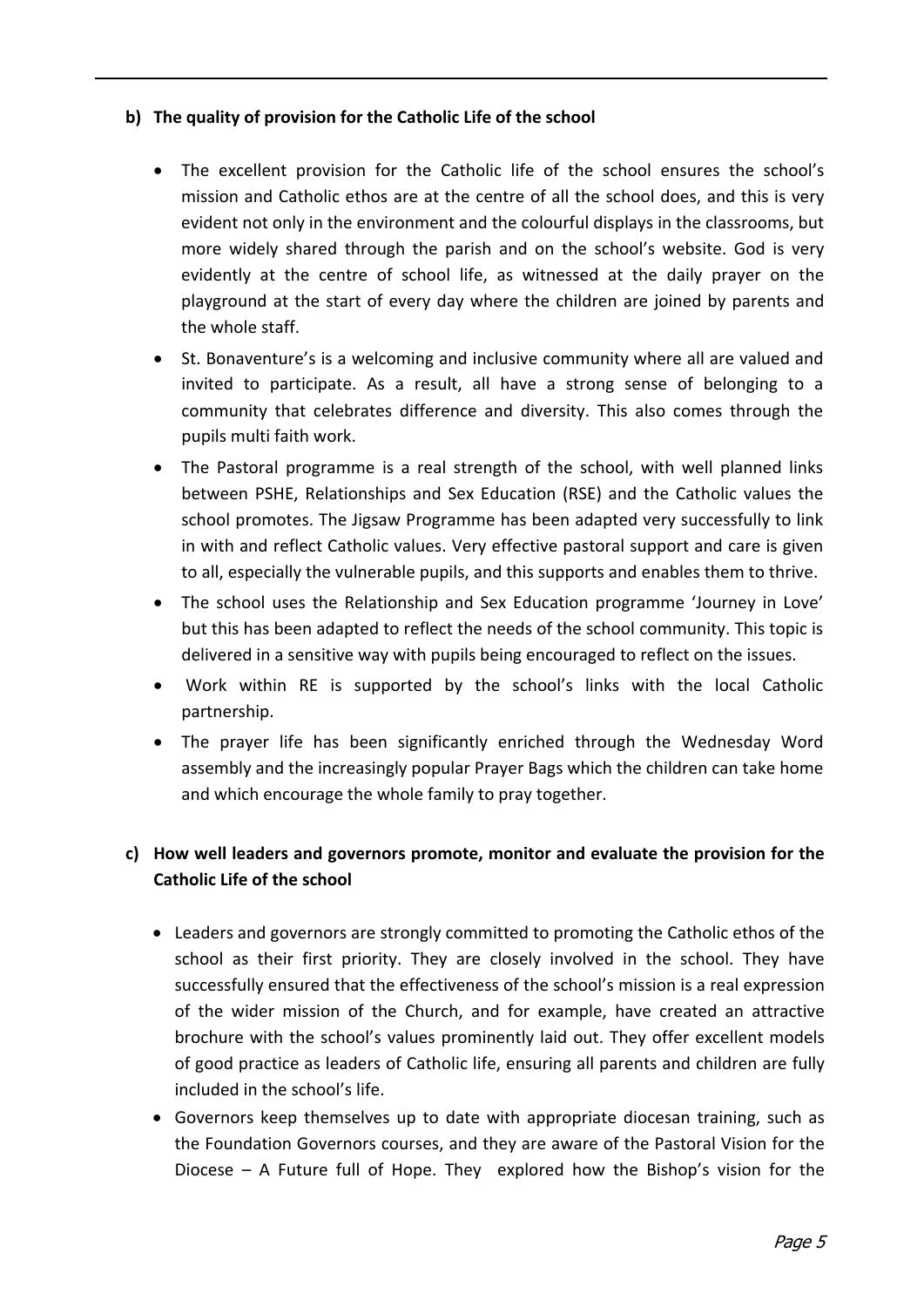diocese – 'A Future full of Hope' can be lived out by the school community through the Year of Mission and the following Year of Prayer. They ensure that spiritual and moral education are informed by Catholic Social teaching, such as the care for our common home expressed in Pope Francis' Encyclical 'Laudato si '. The school is open to advice and collaboration with the other partner Catholic schools in the Newman Partnership.

- The quality and frequency of induction and CPD for staff to develop their understanding and commitment to the Church's and the school's mission is very effective, with frequent Inset both in school, and with the Newman partnership, on Catholic life and RE. All staff are helped through example and CPD to understand the Catholic nature of the school, and as a result they become fully committed to its mission and are real role models for the children. This training could be developed further to include courses and qualifications such as the CCRS programme.
- The governors monitor the quality of Catholic life very effectively. They visit the school and attend assemblies and liturgies both formally and informally, including random visits. Their evaluation of Catholic life, in terms of the quality and range of opportunities for pupils' and the staffs' spiritual and moral development, and their understanding of it, is well informed, systematic, and is fed into improvement planning with measurable objectives. The good links with parents could be more fruitful with fuller communication and more information on the RE topics their children are studying so that they can support and reinforce their learning at home.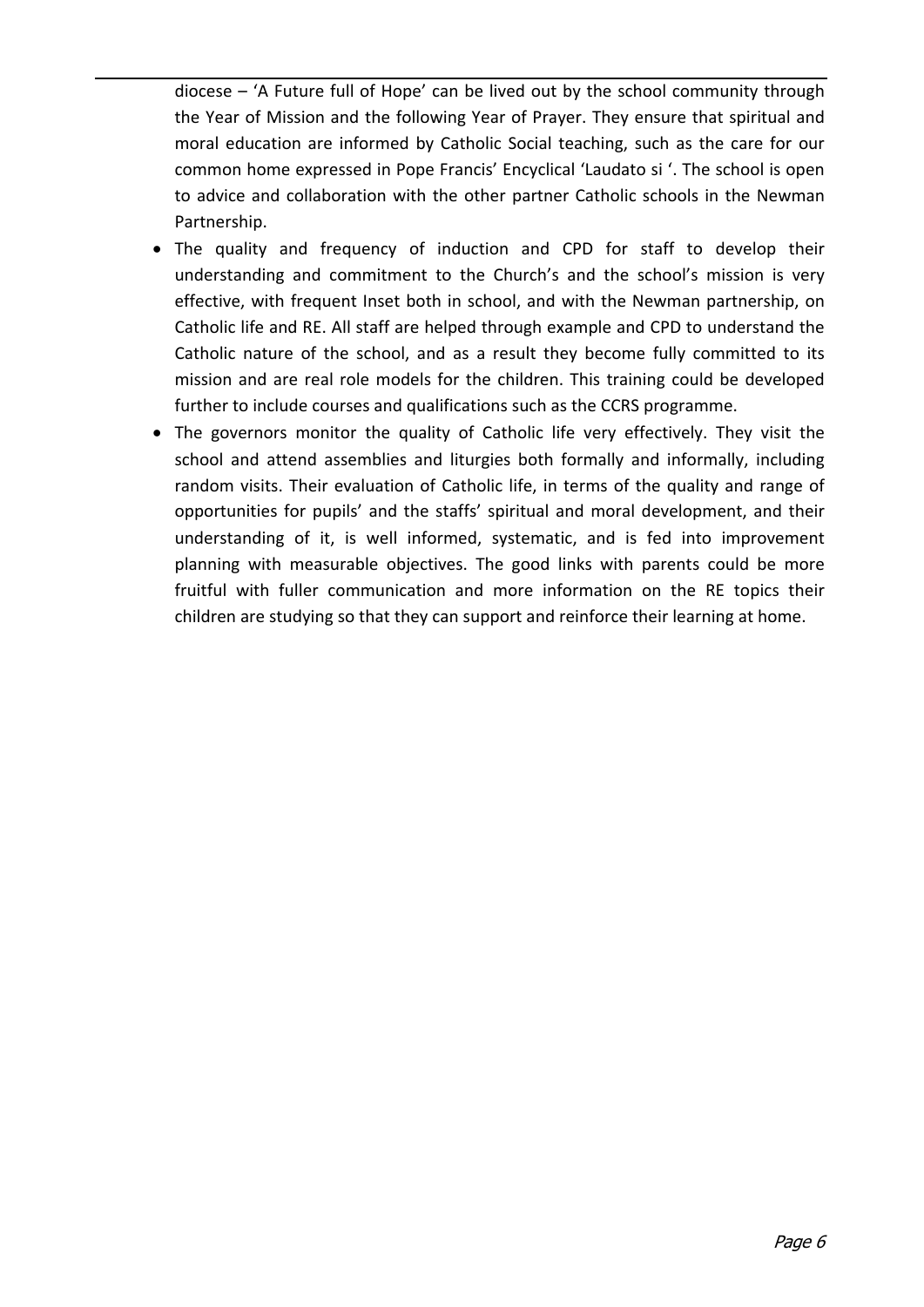# **Religious Education**

#### **a) How well pupils achieve and enjoy their learning in Religious Education**

- Pupils come to the school from varied backgrounds and with different levels of knowledge and understanding. They make a good start in the early years thanks to very effective teaching and a creative use of drama, role play, and art, making good progress for their starting points, so that by the end of Key Stage 1 most pupils have reached the expected standard. This consistently good progress continues in the later years, so that by the end of Key Stage 2 most pupils have made the expected level of progress, with some making better than expected.
- Pupils with special educational needs or with disabilities make similar good progress thanks to the help they receive from very supportive teaching assistants, and planned intervention. There is a need to track different groups of pupils, as well as pupils in parallel classes, more closely, and the school has recognised this in its forward planning.
- There are some impressive examples of reflective writing in different styles both in the pupils' workbooks, but also in the beautifully presented Class Books. Pupils are able to make links between, for example, the story of the conversion of Paul, and what it might mean for them today. Some very thoughtful and reflective work was done on interpreting Michaelangelo's painting of Creation in the Sistine Chapel.
- The extent of pupils' religious literacy develops well as they go through the school, and in discussion they show a good grasp of key concepts. Most pupils enjoy their RE lessons and can learn independently, in pairs, and in groups. They actively seek to improve their knowledge and become competent learners. Their presentation reflects the care and pride they take in their work. There is also a good range and quality of writing. Occasionally the writing in depth is more focused on outcomes for English rather than RE

### **b) The quality of teaching, learning and assessment in Religious Education**

- The quality of teaching is consistently good, with some outstanding practice observed during the inspection. This promotes learning as well as the enjoyment and progress of the pupils. Teachers use a good range of strategies including art, music, drama and role play which the pupils enjoy, and which helps them to learn.
- Where teaching is at its best, questioning is strong checking understanding, challenging pupils to think more deeply and provide reasons for their opinions. The pace of the lesson promotes learning and attention is clearly paid to the development of critical thinking.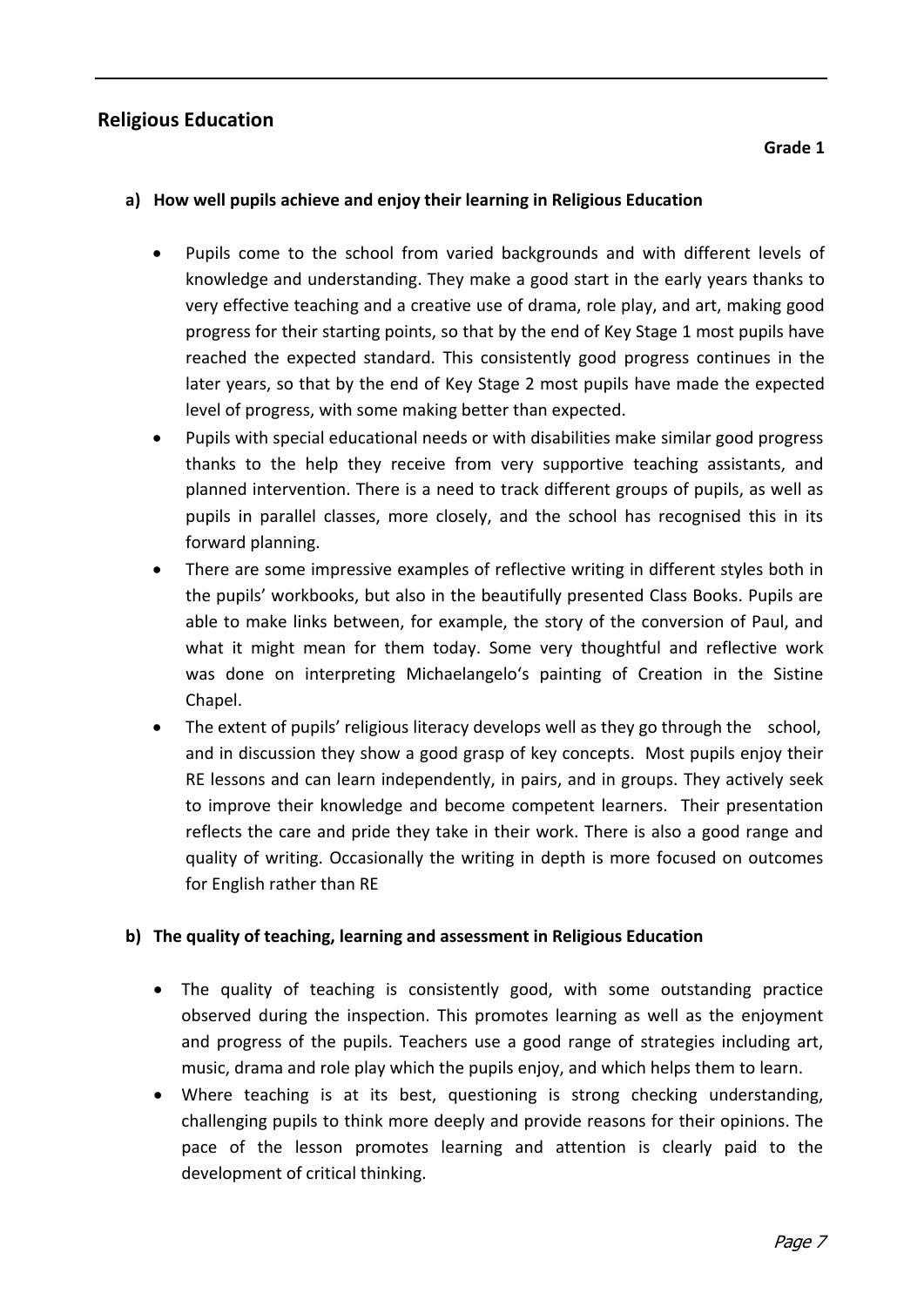- The school is well aware of the varying extent of teachers' mastery of the subject, and it is a developmental objective with Inset both in the school and across the Newman group.
- The marking policy is well embedded and generally effective in directing pupils' learning, especially where the quality of the teachers' comments are challenging, and where the pupils' responses indicate a deepening understanding. The teachers' feedback ensures that pupils know how well they are doing and what they need to do to improve.
- Data is linked back to pupils' individual work so there can be a high degree of confidence that the data produced is accurate

## **c) How well leaders and governors monitor and evaluate the provision for Religious Education**

- The evaluation of RE provision is an area of leadership and management which is highly effective and the driver of improvement. Leaders and governors monitor and track RE through lesson observations and book scrutiny, and the systems have dramatically improved in terms of rigour and challenge. The governors carry out the Annual Governors' Monitoring and Evaluation Programme (AGMEP)throughout the year.
- The inspirational RE subject leader, is an excellent supportive role model for the teachers in developing their subject knowledge and practice. All aspects of the subject are thoroughly planned in frequent staff meetings and Inset, and swift action taken where needed, often the result of a detailed review of the curriculum modules. The RE planning is drawn up in a detailed working document with clear, measurable objectives. Together with the positive support provided through diocesan training and collaboration with the other RE leaders in the Newman hub, teachers new to the subject are rapidly up‐skilled with steady success.
- The RE curriculum meets the Bishops' Conference requirements, however there is a need to review the curriculum to ensure it is fully reflective of the Curriculum Directory for RE. The time allocated to RE should certainly not fall below the present allocation, in order to meet Bishops' Conference requirements and any future directives. Extra curricular enrichment is in place through visits, retreats, multi faith days, and the many charity and outreach activities.
- Leaders and governors take into account the views of parents and pupils in evaluating RE through questionnaires and conferencing. Parents are very positive in their feedback to the school and could become even more involved in decision making and partnership. There were 110 replies to the inspection parental questionnaire, an indication of their approval, gratitude and close interest in what the governors and leadership are providing for their children; as well as requests for more information about the RE topics their children are covering so that they too can play a supportive part in their education.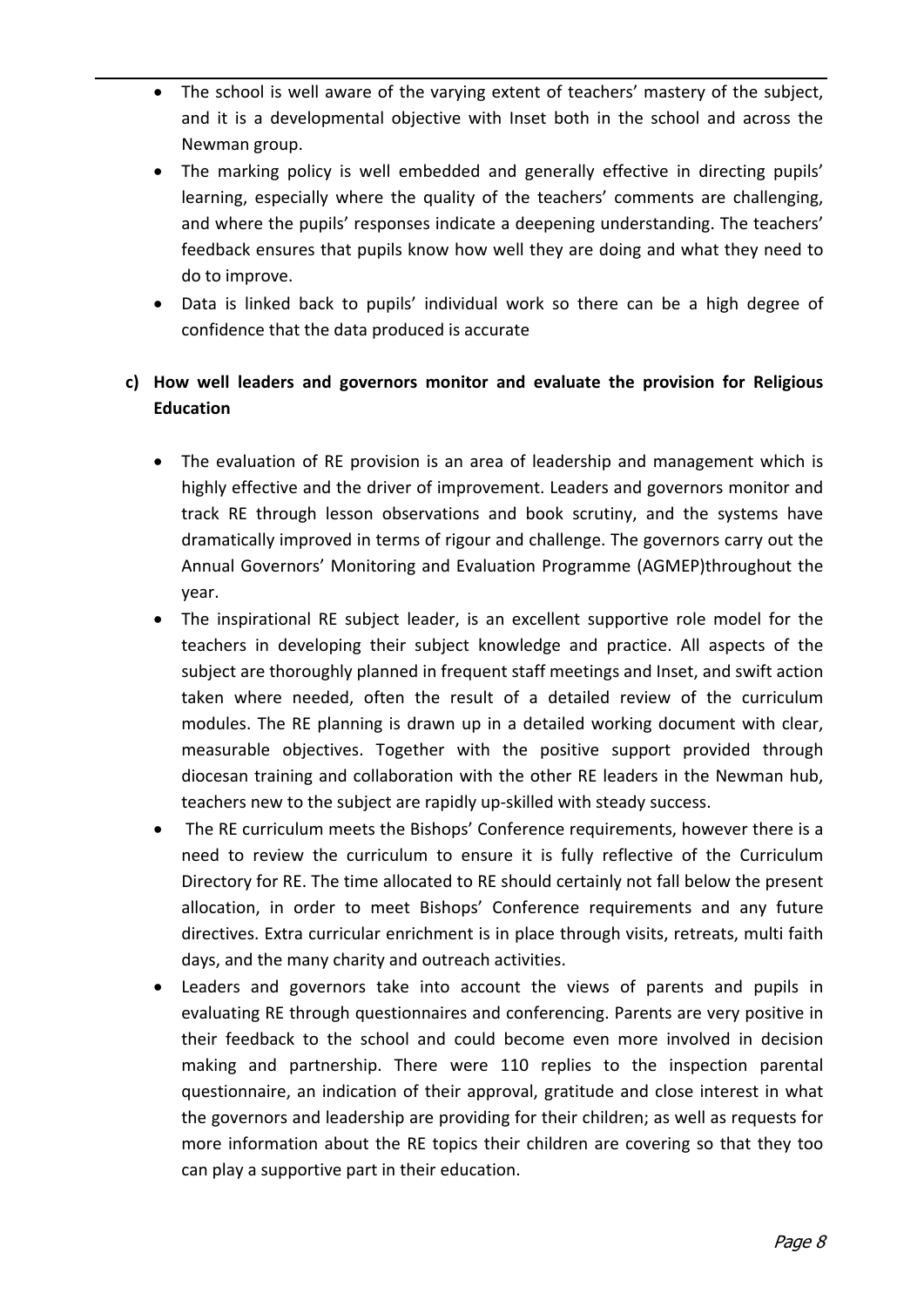### **The Prayer Life of the School**

**Grade 1** 

#### **a) How well pupils respond to and participate in the school's prayer life**

- Every pupil regardless of faith background feels welcome to participate fully in the school's prayer life and collective worship. The pupils show a willingness to play a part in assemblies and whole school celebrations. Some of the assemblies observed during the inspection were planned and led by the chaplaincy and older pupils. The school is building on this chaplaincy modelling, so that in time all the children can become equally confident in planning, preparing, and leading worship, starting in their own class assemblies. This is already beginning to happen as they begin to move from a predictable structure of Q&A followed by bidding prayers, to a more colourful, reflective, and uplifting experience. The Leaders in Faith programme has been taken up by many pupils and this encourages their greater involvement.
- There are useful planning sheets to guide the pupils in their worship preparation, and these could now include reviews and evaluations of their efforts and suggested improvement. The 'even better if' self evaluation is an excellent strategy and to be encouraged and embedded more securely. The prayer chairs in the classrooms and the prayer bags are further enrichment activities and attractive to the children in developing their spiritual life.
- The prayer life of the school contributes significantly to the spiritual and moral development of the children. As pupils move through the school there is a corresponding progression in prayer, including the traditional Catholic prayers, and an understanding of the structure of the Mass as well as the liturgical year. The school needs to make sure all assemblies have an opportunity for spiritual development and that the layout of the hall and the use of signs and symbols reflect this.
- The prayer areas in each class are an attractive, reflective focus for daily prayer and have examples of the pupils' own prayers and poems, including the very insightful reflections in the Class books. The pupils themselves could be invited to monitor and evaluate the prayer tables and artefacts, so that they, for example, reflect the changes throughout the liturgical year. The displays around the corridors are appropriate but somewhat muted, and not always overtly tied to the mission of the school.
- The parish priest is a frequent presence to the whole school community, collaborating with the RE coordinator in planning the liturgical programme, and there are fruitful links between parish and school. The adjoining church is an ideal resource for the pupils and an alternative venue for their special assemblies and liturgies.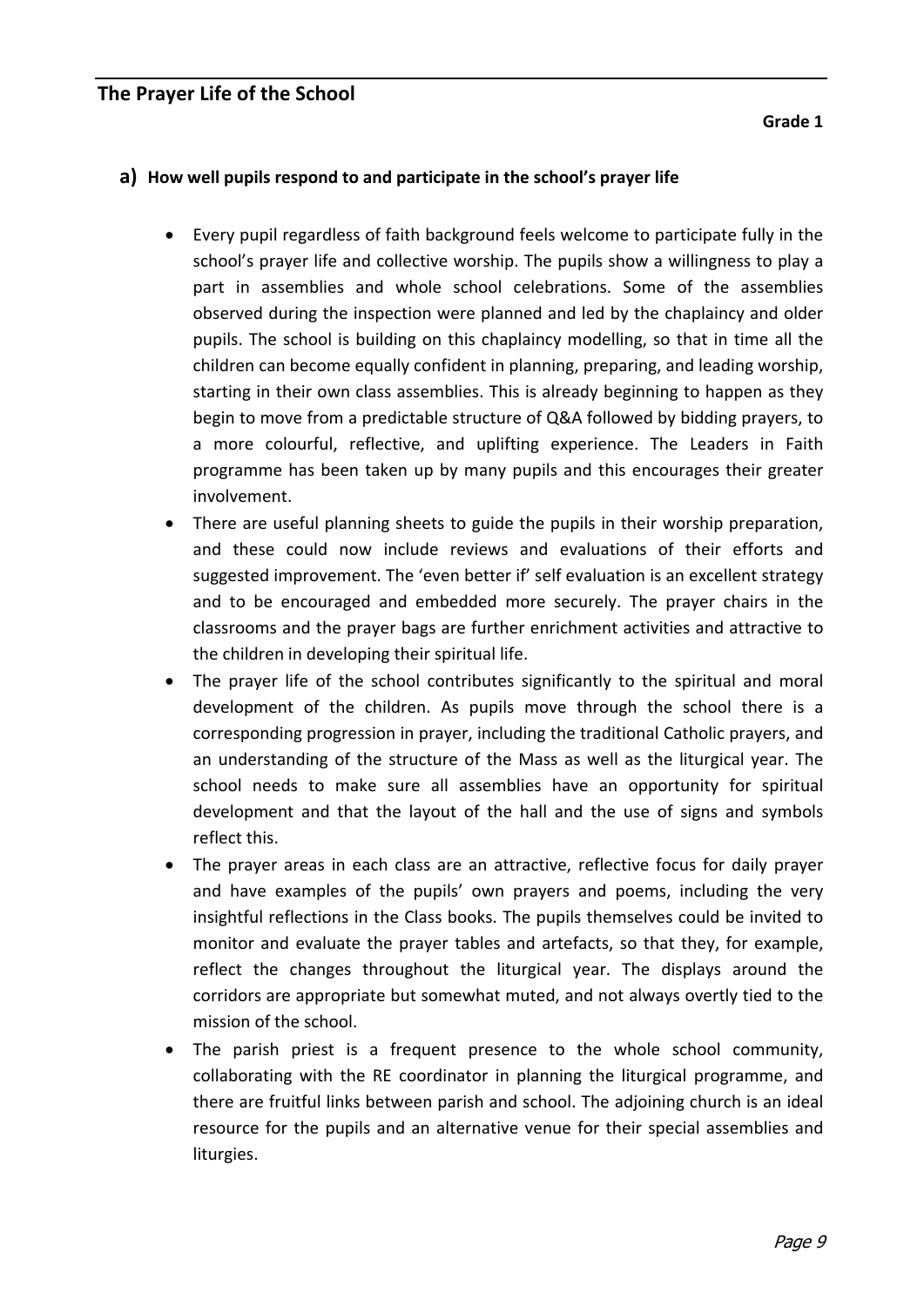### **b) The quality of the prayer life provided by the school**

- The provision for the prayer life of the school makes an outstanding contribution to the spiritual life of the whole school community, and part and parcel of every school day. The outside St. Francis Prayer Garden is a well used area for quiet reflection and prayer.
- The centrality of prayer life reaches out to all pupils, regardless of faith or family background, and includes both staff and parents. Significant moments, such as Harvest, Remembrance Day, Advent and Lent, and traditional Catholic practices, are celebrated as a whole community and are well supported by parents and parish. The pupils in Years 6 have the opportunity to go on retreat to Kintbury, and other shared days with their peers in the Newman Hub.
- The use of Makaton with its use of signs and symbols helps to ensure prayer is inclusive and even the youngest pupils can take part.

### **c) How well leaders and governors promote, monitor and evaluate the provision for the prayer life of the school.**

- Leaders and governors sustain and nurture the prayer life of the school community well and ensure provision and opportunities for prayer and collective worship are in place. There are planned procedures to monitor, evaluate, and further enrich prayer life, and there is ample written evidence of systematic appraisal, review and evaluation in documentation such as the governors' Standards Committee minutes, and the subsequent school improvement plans.
- The spirituality of the staff is well supported through days of training and reflection. They are also beginning to be supported in planning for worship and so becoming more knowledgeable about the liturgical rhythm of the Church. There is further need for this training, not least because as teachers become more confident in modelling high quality inspirational presentations they will have the confidence to hand over planning and presentation to the pupils themselves.